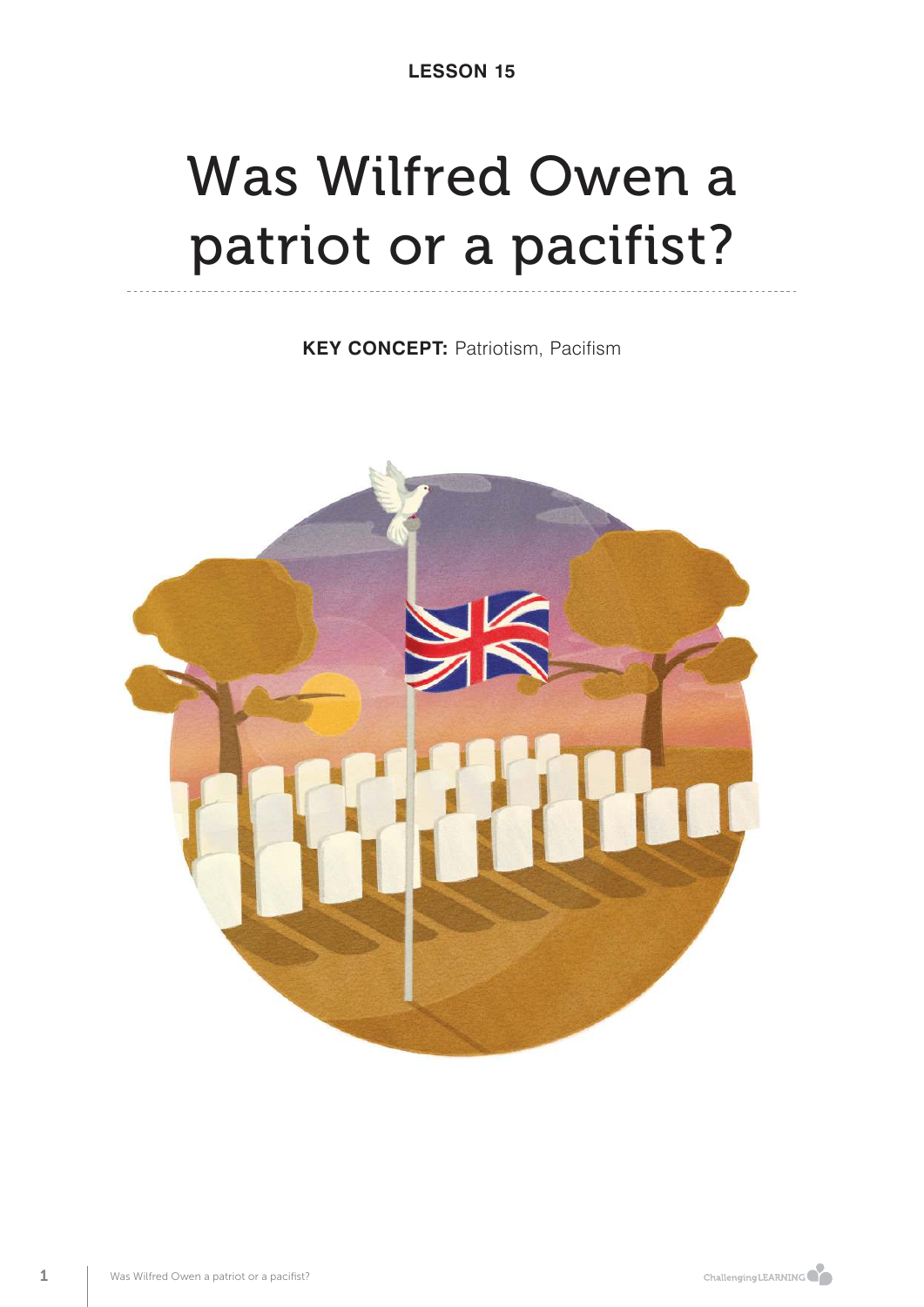# Was Wilfred Owen a patriot or a pacifist?

#### **OVERVIEW:**

This lesson will enhance students' knowledge and understanding of the terms patriotism and pacifism to gain insight into the views of Wilfred Owen and other war poets. It would be useful for the students to be familiar with the war poet Wilfred Owen and to have some understanding of poetic terminology.



#### **KEY CONCEPT:**

Patriotism

Pacifism

#### **KEY WORDS:**

War, conflict, loyalty, honour, peace, dedication, politics, individual vs. society, responsibility, love, suffering, allegiance, support and betrayal.

#### **LEARNING INTENTION:**

To be able to define patriotism and pacifism and identify examples of this in poetry.

#### **SUCCESS CRITERIA:**

We can

- Explore and discuss our understanding of the terms patriotism and pacifism.
- Classify symbols, images and quotes which are connected to the key concepts.
- Look for clues within extracts of war poetry which show us ideas and attitudes related to patriotism and pacifism.
- Identify evidence in Wilfred Owen's poetry and letters which help us understand his views on war.
- Decide if Wilfred Owen is a patriot or a pacifist.

#### **STRATEGIES USED:**

Venn Diagram

Opinion Line

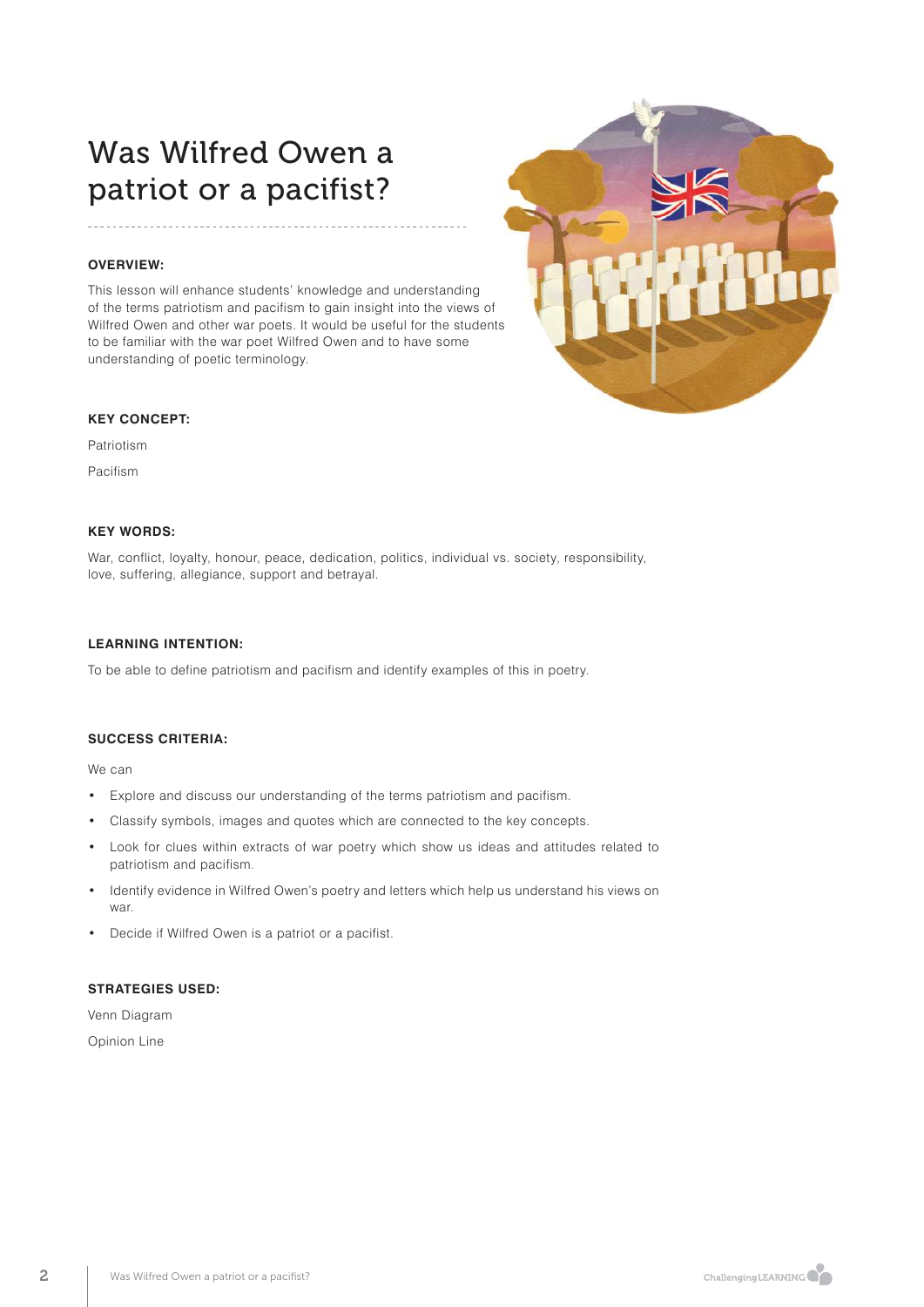### 1. Identify Important Concepts:

 $\omega = 1$ 

Some of the key areas to investigate within and around the concepts of 'patriotism' and 'pacifism' are the following:

- War
- Justice
- Morality
- Individual vs. society
- Protection
- Safety
- Peace
- Loyalty
- Responsibility
- Nobility
- Suffering
- Death
- Sacrifice
- Duty

#### 2. Challenge Students' Understanding of the Concept:

#### **Here are some examples of cognitive conflict we expect your students to experience:**

| Opinion                                                     | Conflicting opinion                                                                          |
|-------------------------------------------------------------|----------------------------------------------------------------------------------------------|
| Patriots and pacifists are complete<br>opposites.           | It is possible to be patriotic and a pacifist at<br>the same time.                           |
|                                                             | For example, "I don't want to sacrifice our<br>young soldiers in a foreign war."             |
| Pacifists object to conflict in all situations.             | You can be a pacifist only in relation to<br>certain conflicts.                              |
|                                                             | For example, "We should fight invaders but<br>not be invaders."                              |
| Patriotism means always putting your<br>country first.      | You can be patriotic because of the freedom<br>your country gives you to put yourself first. |
| Pacifists aren't brave.                                     | Some pacifists have been willing to die for<br>what they believe.                            |
| Patriotism means thinking that your country<br>is the best. | Patriots can admire all nations and peoples<br>of the world.                                 |
| Patriotism demonstrates loyalty.                            | I am loyal to my friend, but that doesn't<br>mean I'm a patriot.                             |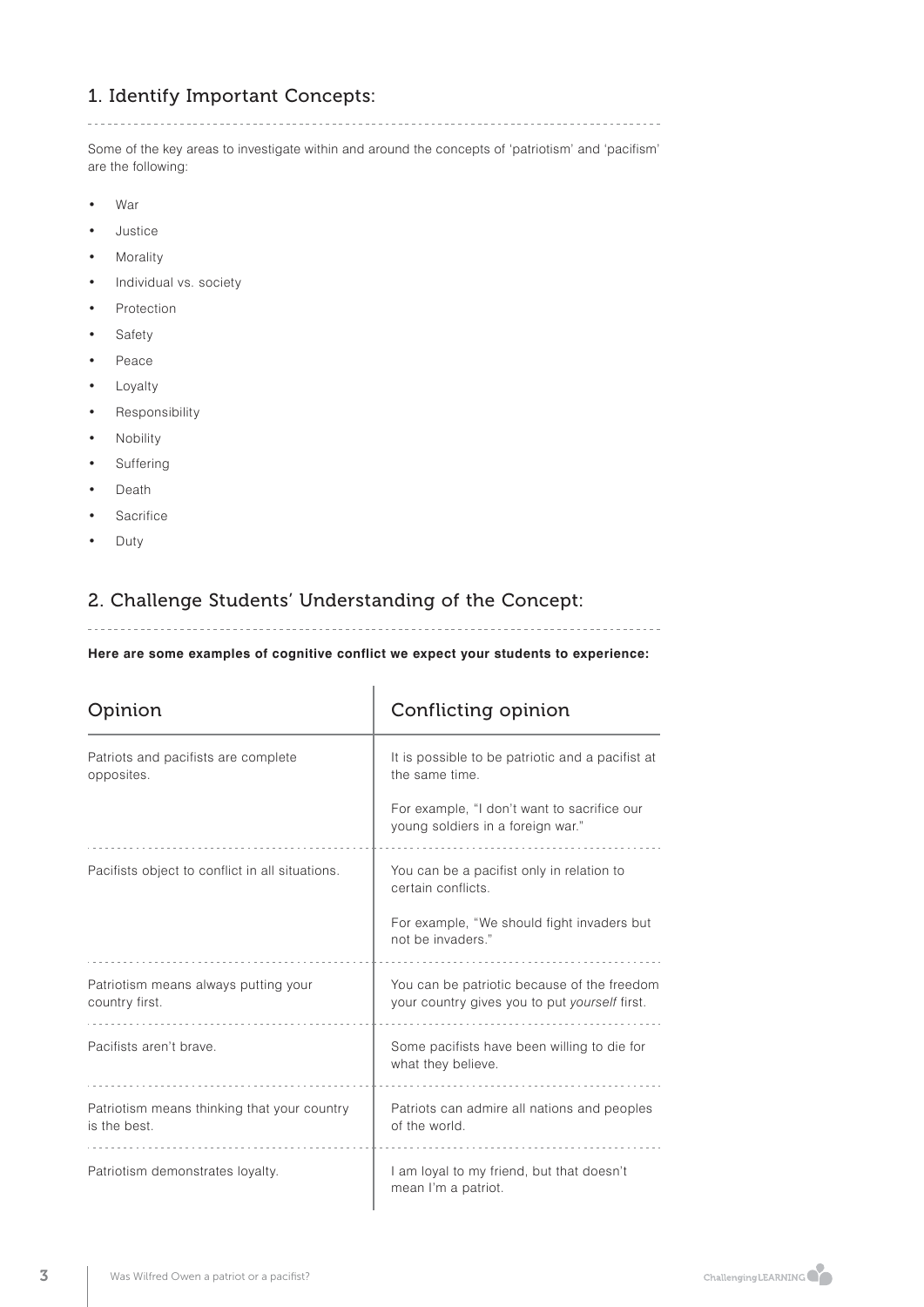#### **Questions for challenge**

- What is patriotism?
- What is pacifism?
- What are the differences between patriotism and pacifism?
- What makes someone a patriot or a pacifist?
- What makes someone a patriot and a pacifist?
- Can you be neither a patriot nor a pacifist?
- What makes someone a pacifist but not a patriot?
- Could you be a patriot if you disagreed with war?
- Does everyone have a duty to be patriotic?
- Which is more important a duty to your country or a duty to ourselves?
- Should we always be loyal to our country?
- Should we always agree with the views and actions of our government?
- What if we were all patriots or all pacifists?
- Are the decisions governments make always for the benefit of their county and its citizens?
- Does fighting for your country make you a patriot?
- Is it possible for a soldier to be a pacifist?
- Is it possible to be a patriot and a pacifist at the same time?
- When is patriotism a bad thing and when is it a good thing?
- When is pacifism a bad thing and when is it a good thing?
- What evidence is there that pacifists love their country?
- What if there was no patriotism?
- What if there was no pacifism?
- What is the difference between patriotism and nationalism?
- When does patriotism aid peace?
- When does pacifism create conflict?
- What is the difference between a pacifist and a conscientious objector?
- When should pacifists not be conscientious objectors?

#### 3. Construct Understanding:

#### **Activity 1: Venn Diagram**

Distribute the **Activity 1 Orange resources** to pairs or small groups. Ask your students to sort and classify the cards into things linked to patriotism and things linked to pacifism.

### patriotism pacifisim

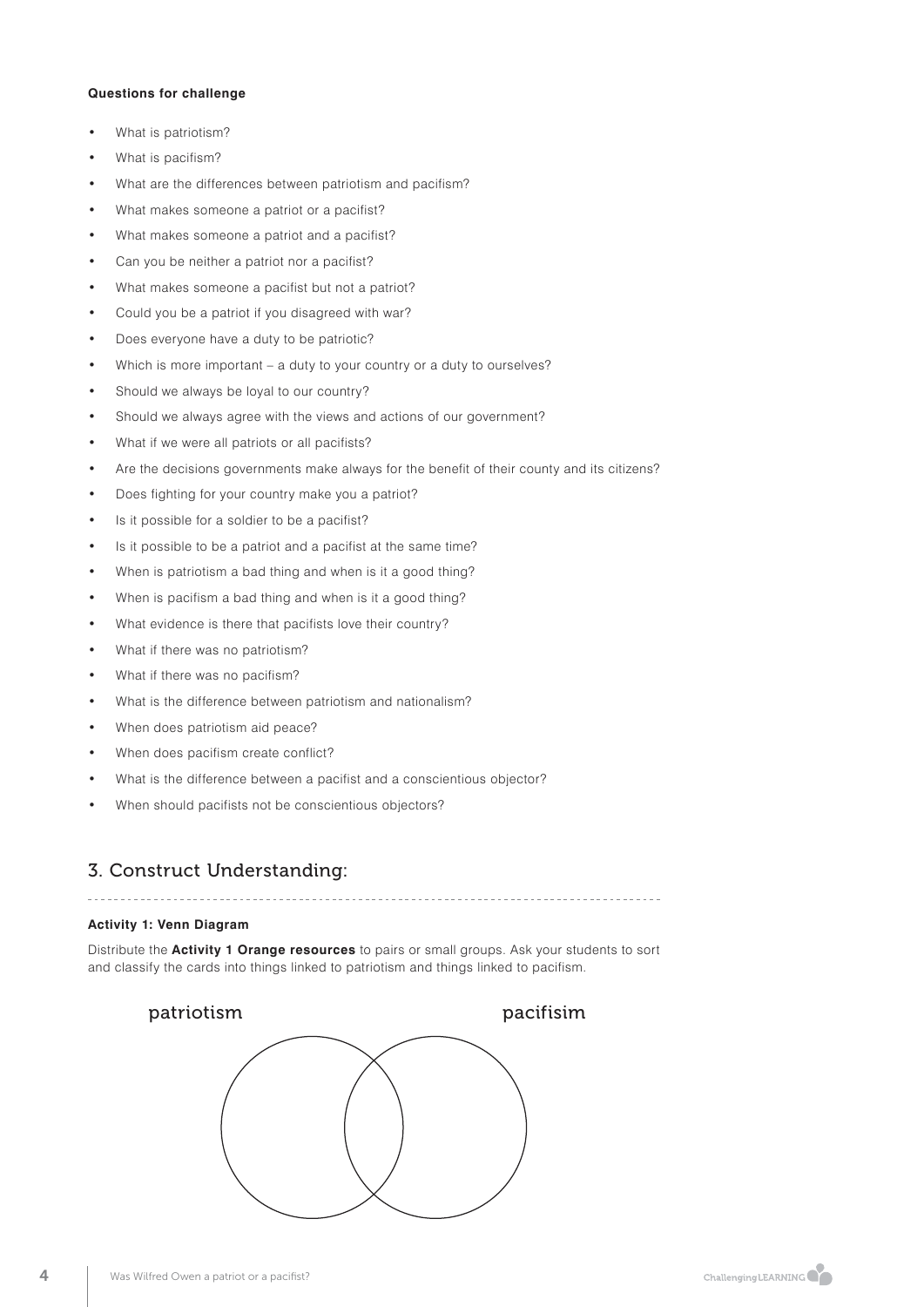If your students begin to populate the cross-over section of the Venn Diagram, ask them:

#### **How is possible for something to be linked to patriotism and pacifism?**

Your students can be encouraged to add their own ideas or images to blank cards. Once the cards have been sorted, students work together to complete the sentences below to demonstrate their understanding of pacifism and patriotism.

*Patriotism is…*

*Pacifism is…*

Once the teacher feels that the students have a clear grasp of the terms patriotism and pacifism, the **Activity 1 Blue resources** set of cards can be distributed where students read and study lines of poetry from a range of poets.

Encourage your students to explore what the language and devices reveal about the poets' views and add these extracts to the sorted patriotism and pacifism sets.

#### **Activity 2: Mystery**

A Mystery is a useful tool for challenging the thinking of students. Distribute the Activity 3 resource cards to groups of  $3 - 4$ , and encourage your students to use the evidence on those cards to answer the following question:

#### **Was Wilfred Owen a patriot or a pacifist?**

It is often useful to support the students when they are sorting through the information in front of them. This can help them to interpret and handle the information more easily, and reconstruct their thinking to reach an understanding.

| Evidence to show that<br>Wilfred Owen was a patriot. | Evidence to show that Wilfred : Evidence that is not<br>Owen was a pacifist.<br>$\bullet$ | relevant. |
|------------------------------------------------------|-------------------------------------------------------------------------------------------|-----------|
|                                                      |                                                                                           |           |

Our conclusion is…

The key reasons for this are…

#### **Questions to promote further dialogue**

- Could Wilfred Owen have avoided enlisting for war?
- Wilfred Owen fought and died for his country. Does this make him a patriot?
- Was Wilfred Owen loyal to his country?
- Is there a difference between loyalty and patriotism?
- Why did Owen write about war in his poetry?
- Who did Owen write the poems for?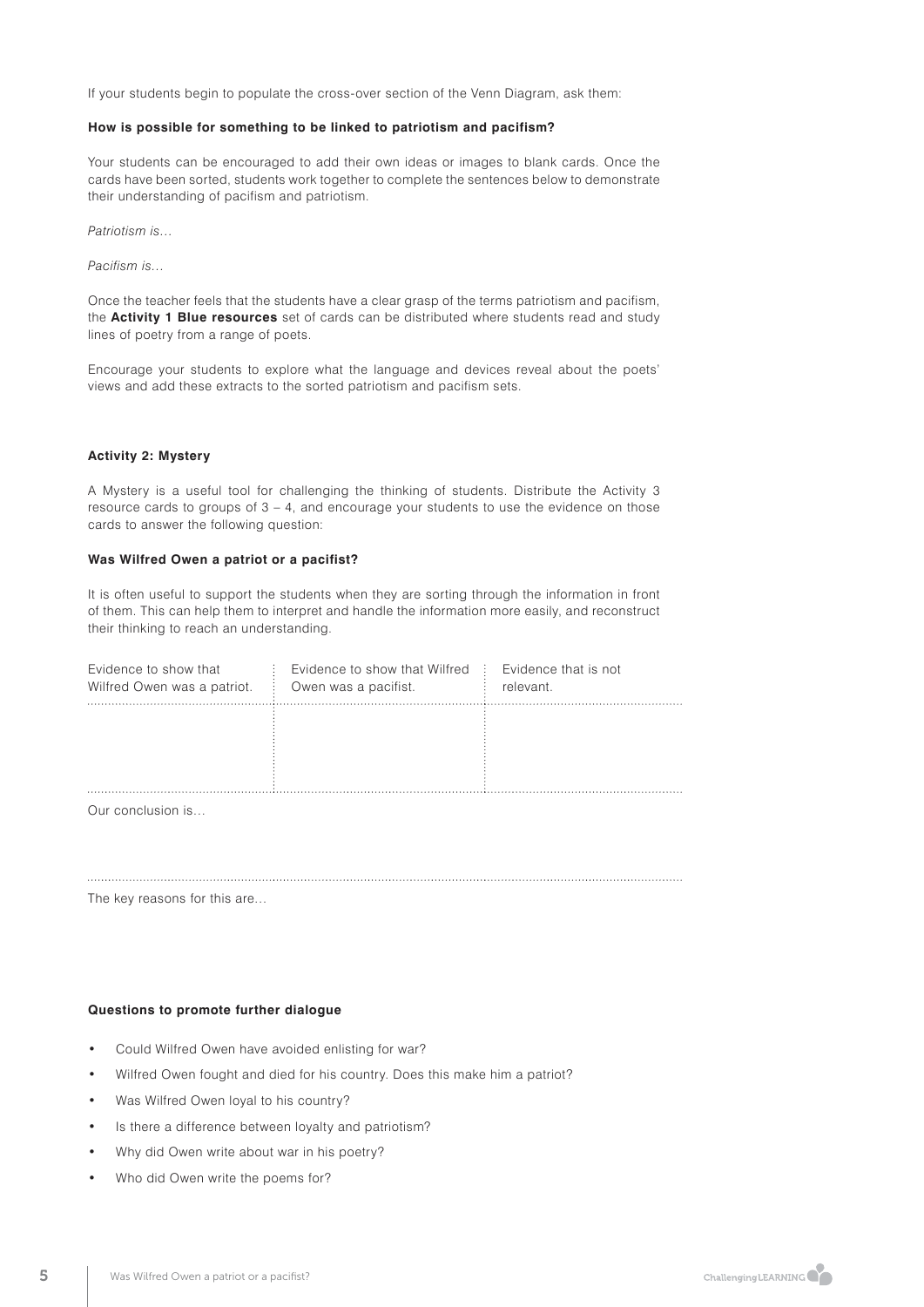- How did Owen want the reader to feel after reading his poems?
- Does Owen offer an alternative to war?
- Are Owen's actions more important than his words?
- Why did Owen return to the war after getting injured?
- Does Owen's praise of his fellow soldiers suggest patriotism? *'…a band of friends half so fine as surround us here.'*
- Does Owen present soldiers as brave and noble?
- How does Owen present the government compared to the soldiers?
- Why does Owen address the reader as 'my friend' in *Dulce et Decorum Est*?
- What did Owen want to 'warn' his readers about? Did he have a moral purpose?
- Does Owen's opinion of war change?
- Is Wilfred Owen a war hero? Does this affect our view of whether he is a patriot or a pacifist?
- 'Above all I am concerned with poetry. My subject is War, and the pity of War. The poetry is in the pity.' How far do you agree that Owen was true to this statement?

#### **Adaptation**

You or your students could select a smaller range of cards for the Venn Diagram activity.

#### **Extension**

To add extra challenge to **Activity 1**, give some students blank cards so they can add extra ideas and symbols to represent patriotism and pacifism.

Students create a timeline using the cards from the Mystery activity, matching historical information and poetry extracts. Students could be encouraged to explore **how** and **if** Owen's attitudes to war change over time.

Timelines could be created on:

- Wilfred Owen's life 1893 1918.
- 1914 1918 when he wrote most of his most famous war poems.

To promote discussion on Owen's different views of war, the students could be encouraged to compare the poem *Apologia Pro Poemate Meo* with poems such as *Disabled*, *Anthem for Doomed Youth* or *Dulce et Decorum Est*. They could lift quotes from these poems that show examples of either patriotic or pacifistic writing.

Having explored this concept, you could ask your students to plan and write an essay in response to the key question.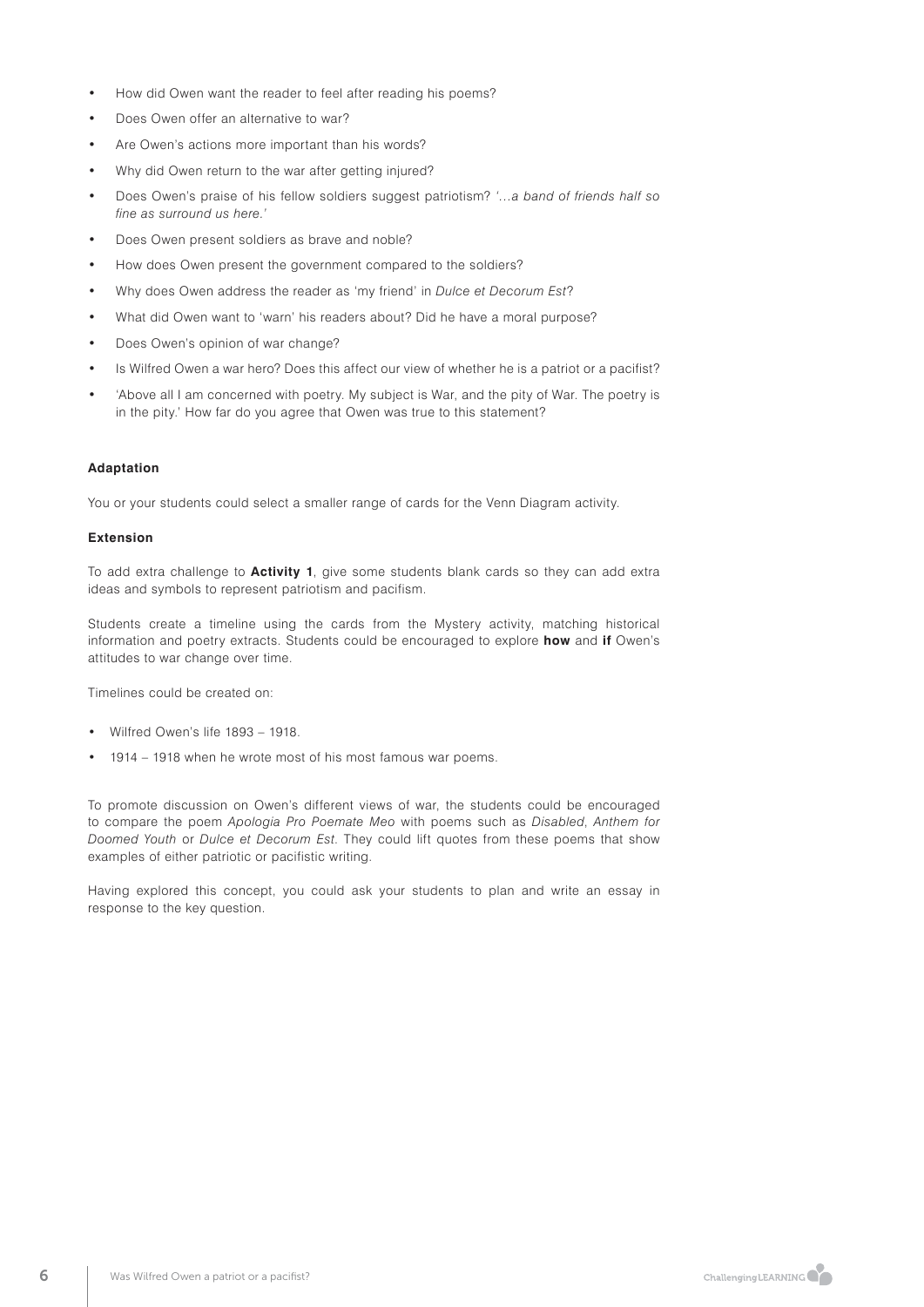### 4. Consider The Learning Journey:

\_\_\_\_\_\_\_\_\_\_\_\_\_\_\_\_\_\_

At the end of the activity it is usual to encourage the students to review their learning journey and the thinking process they have engaged in throughout the session.

This can include reflection on the thinking that has taken place to this point and a summary and conclusion of the new understanding reached.

They can do this by returning to and re-examining some key questions:

- What have we learnt about the terms patriotism and pacifism?
- Do you believe you can be both a patriot and a pacifist?
- Was Wilfred Owen a patriot or a pacifist?
- What questions do you still have?

#### **Ideas for transfer**

#### **Jigsaw Groups**

In pairs or groups, students could explore and analyse the political speeches of Barack Obama. His speech *The America We Love* (June 2008) addresses the term patriotism.

- Split the speech into equal sections and allocate each section to a pair/group.
- Encourage each pair/group to explore how the speaker presents the term patriotism.
- Challenge each group to explore how the speaker uses language to present his ideas.
- Each group shares their findings and teaches the rest of the class.

Your students could write their own poem which reflects their own views on patriotism and pacifism. They could use the same techniques employed by war poets they have studied in this activity.

Encourage your students to explore and study how the media play a role in promoting pacifism and patriotism.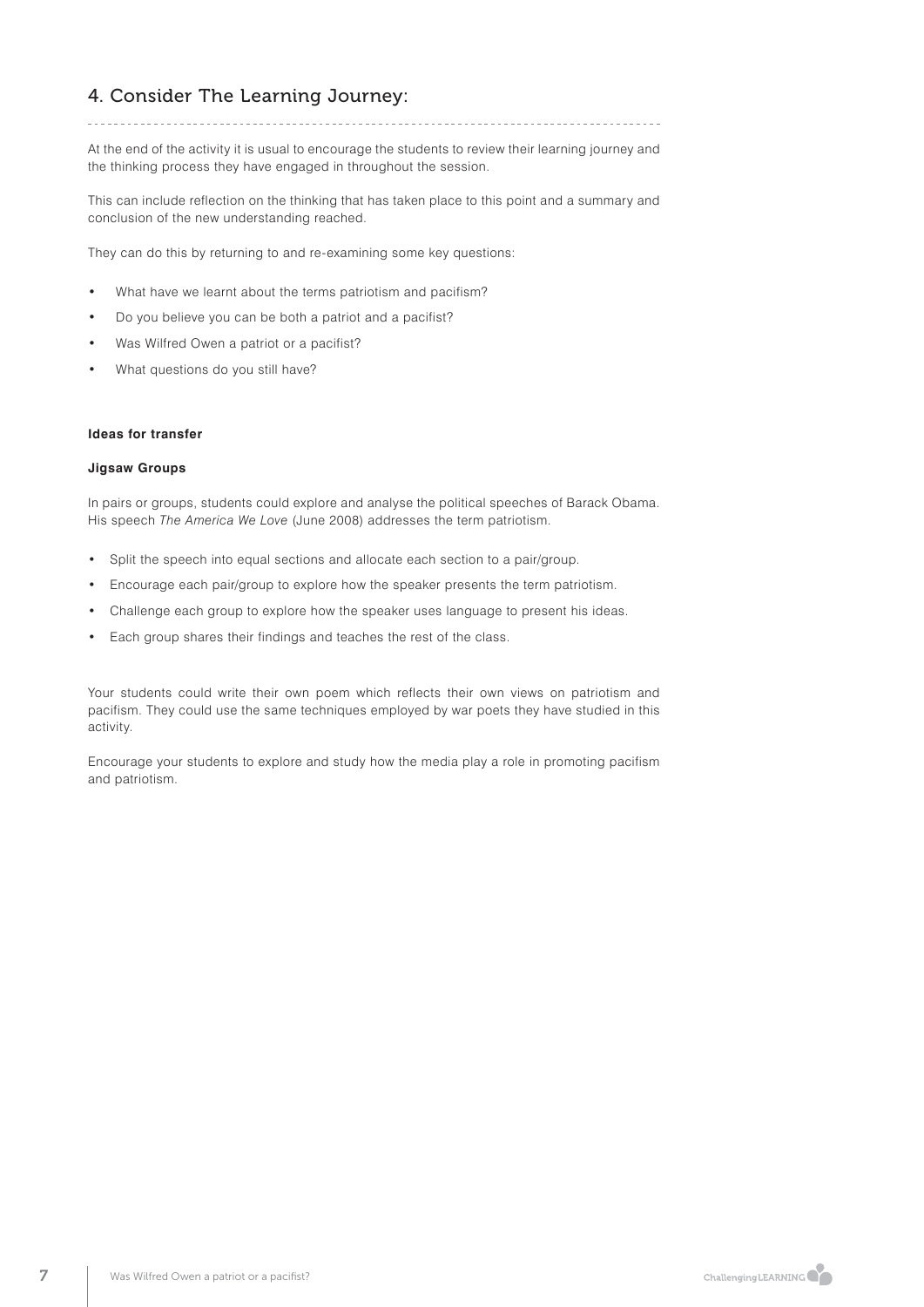ACTIVITY: Was Wilfred Owen a patriot or a pacifist? 1-2

ACTIVITY: Was Wilfred Owen a patriot or a pacifist?<br> $1-3$ 



ACTIVITY: Was Wilfred Owen a patriot or a pacifist? 1-4



©2018 www.challenginglearning.com

ACTIVITY: Was Wilfred Owen a patriot or a pacifist? 1-5



©2018 www.challenginglearning.com

ACTIVITY: Was Wilfred Owen a patriot or a pacifist? 1-6



©2018 www.challenginglearning.com

ACTIVITY: Was Wilfred Owen a patriot or a pacifist?<br> $1-7$ 



©2018 www.challenginglearning.com





ACTIVITY: Was Wilfred Owen a patriot or a pacifist? 1-9





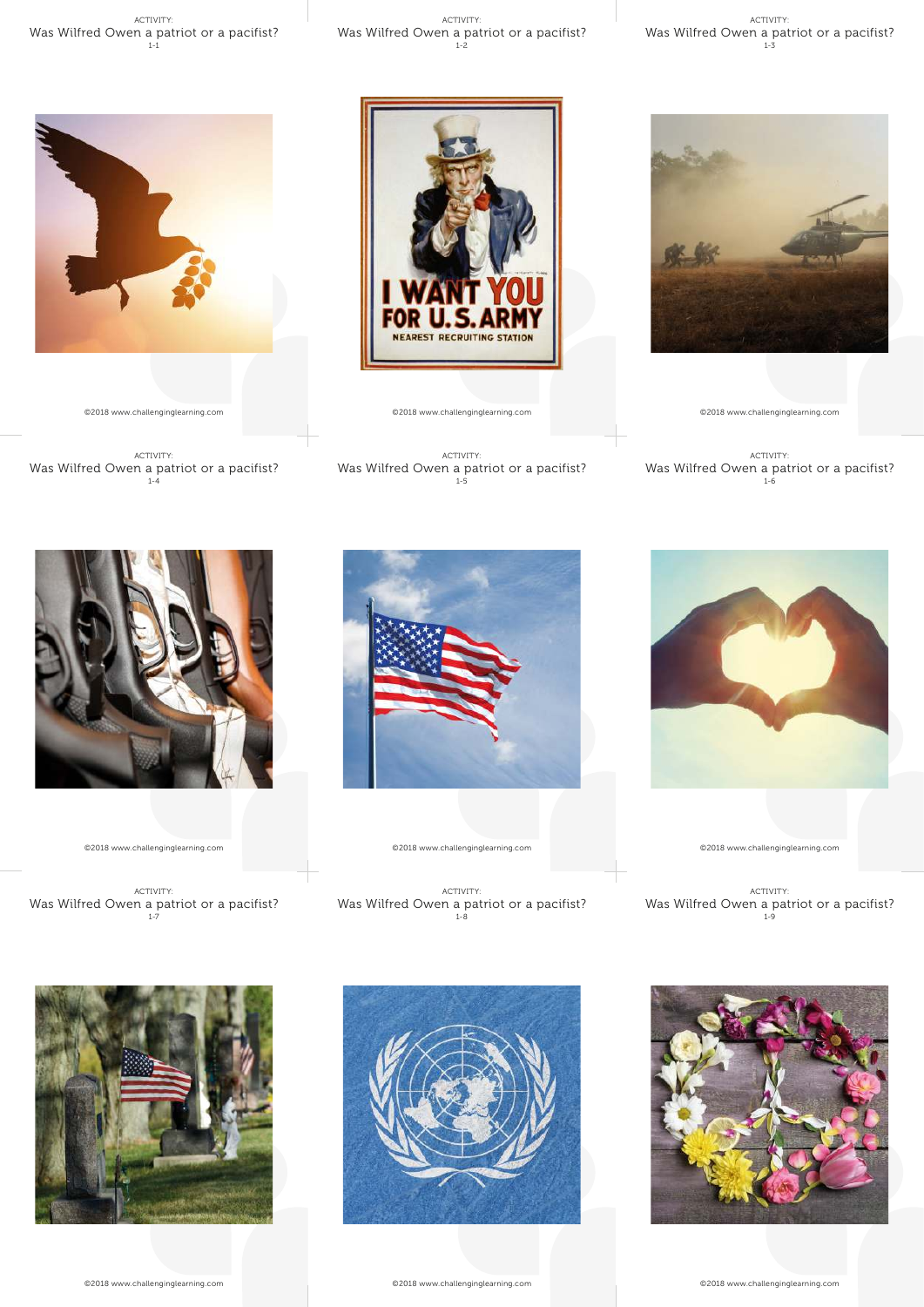'We must remember, though, that true patriotism cannot be forced or legislated with a mere set of government programs. Instead, it must reside in the hearts of our hearts of people.'

#### Barack Obama, 2008

©2018 www.challenginglearning.com ACTIVITY:

Was Wilfred Owen a patriot or a pacifist? 1-13

ACTIVITY: Was Wilfred Owen a patriot or a pacifist? 1-11

must remember,<br>
ough, that true<br>
iotism cannot be<br>
ced or legislated<br>
h a mere set of<br>
mment programs.<br>
and Afghanistan.<br>
and Afghanistan.<br>
and Afghanistan.<br>
Say 'No' to<br>
he hearts of our<br>
people.'<br>
H. A. Goodman<br>
ack Obam Died and 900,000 Were Injured in Iraq and Afghanistan. Say 'No' to Obama's War.'

#### H. A. Goodman The Huffington Post, 2015

ACTIVITY: Was Wilfred Owen a patriot or a pacifist? 1-14

©2018 www.challenginglearning.com

ACTIVITY: Was Wilfred Owen a patriot or a pacifist? 1-12

ricans<br>
and<br>
that hath made and<br>
that hath made and<br>
that hath made and<br>
preserved us a natio<br>
Then conquer we<br>
must, when our caus<br>
it is just, And this b<br>
dur motto: "In God i<br>
war."<br>
Nar."<br>
wan Excerpt from the Americ<br> that hath made and preserved us a nation! Then conquer we must, when our cause it is just, And this be our motto: "In God is our trust".'

#### Excerpt from the American national anthem

ACTIVITY: Was Wilfred Owen a patriot or a pacifist? 1-15

©2018 www.challenginglearning.com

### Support for one's country.

### Loyalty to one's country.

### The belief that war and violence are unjustifiable.

©2018 www.challenginglearning.com

ACTIVITY: Was Wilfred Owen a patriot or a pacifist? 1-16

#### ©2018 www.challenginglearning.com

ACTIVITY: Was Wilfred Owen a patriot or a pacifist? 1-17

ACTIVITY: Was Wilfred Owen a patriot or a pacifist? 1-18

©2018 www.challenginglearning.com

### Love of peace.





## Religion

©2018 www.challenginglearning.com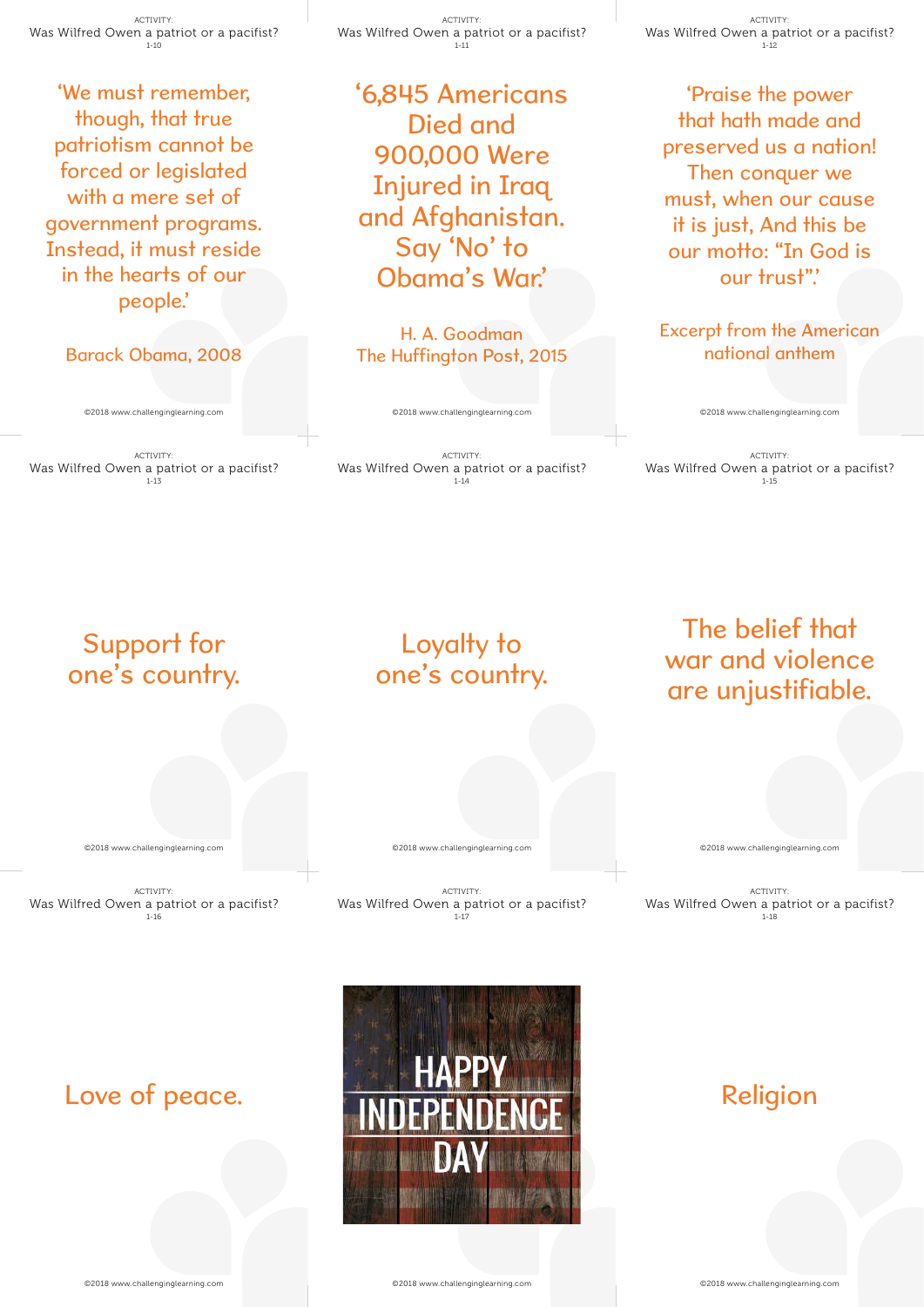ACTIVITY: Was Wilfred Owen a patriot or a pacifist? 1-20

The word 'pacifism' is derived from the word 'pacific', which means 'peace making'.

Support for values of freedom and democracy.

Support for one's fellow man and woman.

©2018 www.challenginglearning.com

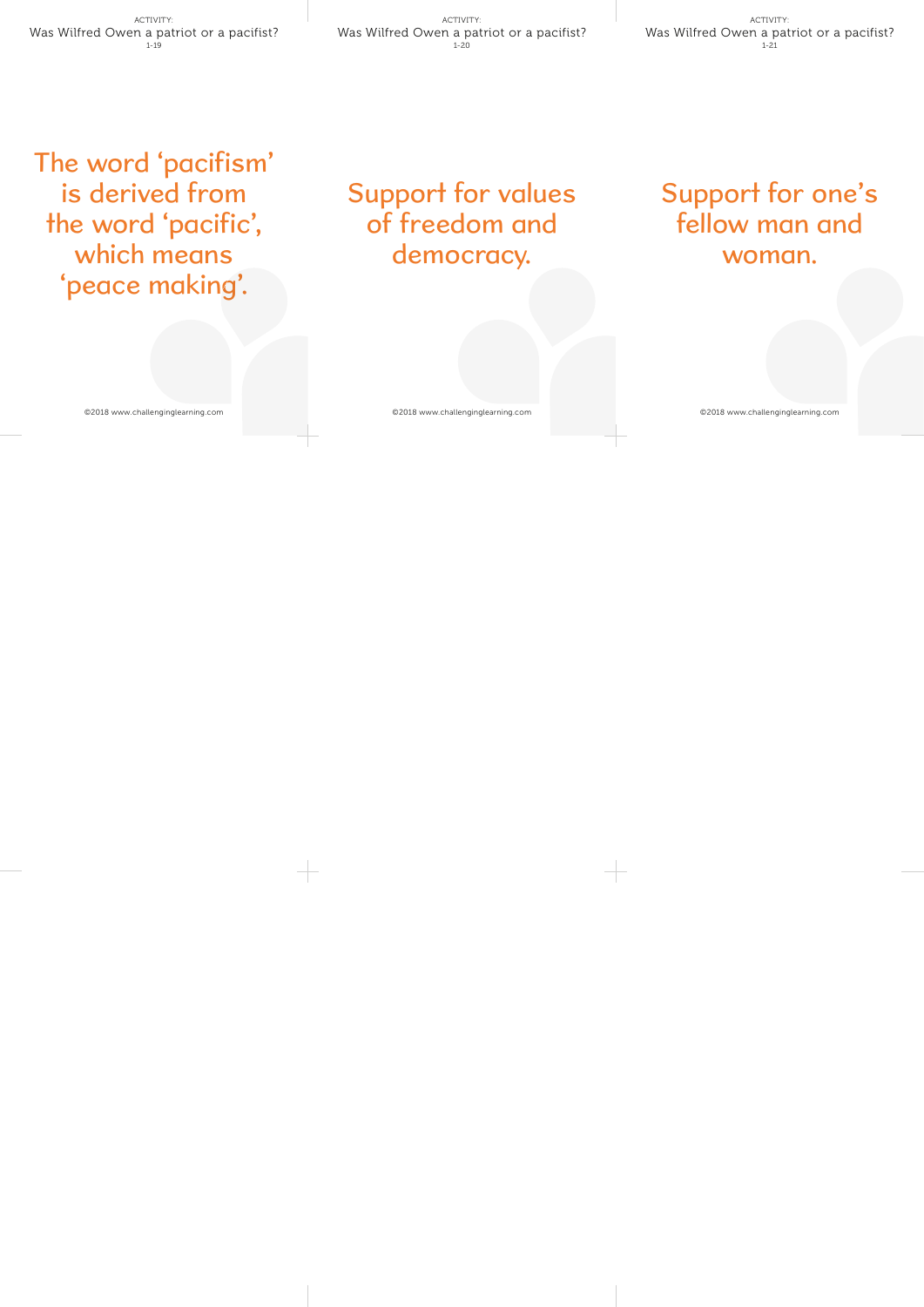'Take up our quarrel with the foe: To you from failing hands we throw The torch; be yours to hold it high.'

> In Flanders Fields John McCrae May 1915

ACTIVITY: Was Wilfred Owen a patriot or a pacifist? 1-25

©2018 www.challenginglearning.com

'The soldier chucked his rifle in the dust, And slipped his pack, and wiped his neck, and said -- "O Christ Almighty, stop this bleeding fight!"'

> Christ and the Soldier Siegfried Sassoon 1916

ACTIVITY: Was Wilfred Owen a patriot or a pacifist? 1-28

©2018 www.challenginglearning.com

'They shall grow not old, as we that are left grow old: Age shall not weary them, nor the years condemn.'

For the Fallen Robert Laurence Binyon 1914

©2018 www.challenginglearning.com

ACTIVITY: Was Wilfred Owen a patriot or a pacifist? 1-23

'Bent double, like old beggars under sacks, Knock-kneed, coughing like hags, we cursed through sludge …'

> Dulce Et Decorum Est Wilfred Owen 1917-1918

©2018 www.challenginglearning.com

ACTIVITY: Was Wilfred Owen a patriot or a pacifist? 1-26

'When can their glory fade? O the wild charge they made! All the world wondered. Honour the charge they made!'

The Charge of the Light Brigade Alfred Lord Tennyson 1854

ACTIVITY: Was Wilfred Owen a patriot or a pacifist? 1-29

©2018 www.challenginglearning.com

'O Captain! my Captain! our fearful trip is done, The ship has weather'd every rack, the prize we sought is won…'

> O Captain My Captain! Walt Whitman 1865

©2018 www.challenginglearning.com

ACTIVITY: Was Wilfred Owen a patriot or a pacifist? 1-24

'If I should die, think only this of me: That there's some corner of a foreign field That is for ever England.'

> The Soldier Rupert Brooke 1914

©2018 www.challenginglearning.com

ACTIVITY: Was Wilfred Owen a patriot or a pacifist? 1-27

'"HAVE you news of my boy Jack?" Not this tide. "When d'you think that he'll come back?" Not with this wind blowing, and this tide.'

> My Boy Jack Rudyard Kipling 1915

ACTIVITY: Was Wilfred Owen a patriot or a pacifist? 1-30

©2018 www.challenginglearning.com

'Yes; quaint and curious war is! You shoot a fellow down You'd treat, if met where any bar is, Or help to half a crown.'

> The Man He Killed Thomas Hardy 1902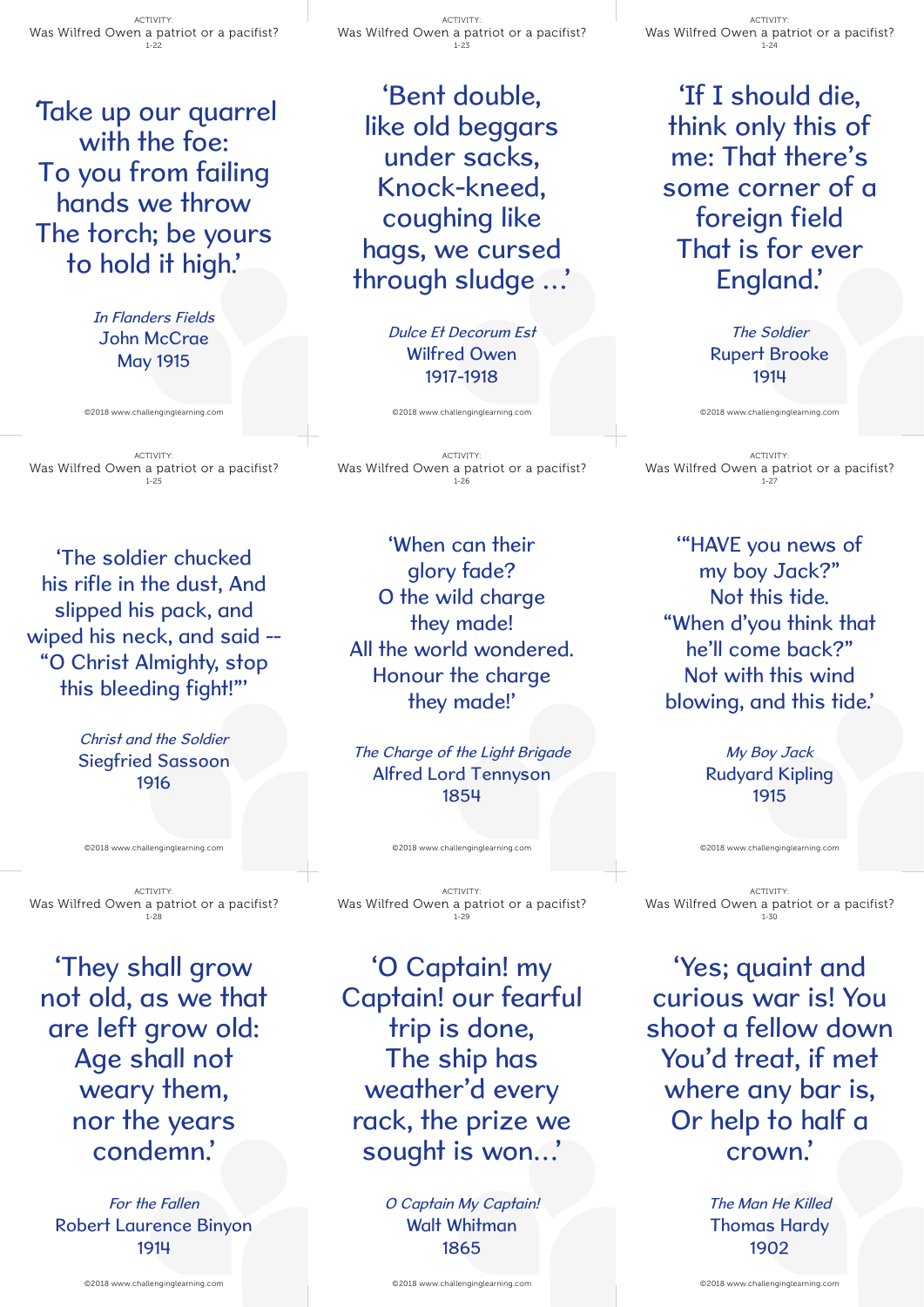'What passingbells for these who die as cattle? Only the monstrous anger of the guns.'

#### Anthem for Doomed Youth 1917

©2018 www.challenginglearning.com ACTIVITY:

Was Wilfred Owen a patriot or a pacifist?  $2 - 4$ 

## 'I, too, saw God through mud—'

#### Apologia Pro Poemate Meo 1917

©2018 www.challenginglearning.com

ACTIVITY: Was Wilfred Owen a patriot or a pacifist? 2-7

'I hate washy pacifists… Therefore I feel that I must first get some reputation for gallantry before I could successfully and usefully declare my principles.'

> Letter to his mother. October 1917

©2018 www.challenginglearning.com

ACTIVITY: Was Wilfred Owen a patriot or a pacifist? 2-2

o die as die the became an<br>
? Only the assistant to the<br>
rous anger vicar of Dunsder<br>
he guns.' hear Reading<br>
1911-1913.<br>
For Doomed Youth assistant to the vicar of Dunsden near Reading 1911-1913.

ACTIVITY: Was Wilfred Owen a patriot or a pacifist? 2-3

de became an<br>
1918 Owen was<br>
1918 Owen was<br>
1918 Owen was<br>
awarded the<br>
1918 Owen was<br>
awarded the<br>
Military Cross<br>
Military Cross 1918 Owen was awarded the **Military Cross** for 'conspicuous gallantry'.

ACTIVITY: Was Wilfred Owen a patriot or a pacifist?

2-5

©2018 www.challenginglearning.com

Wy friend, you<br>
would not tell wit<br>
such high zest To<br>
aw God children ardent for<br>
commud to the some desperate gloud<br>
The old Lie: Dulce<br>
decorum est, would not tell with such high zest To children ardent for some desperate glory, The old Lie: Dulce et decorum est, Pro patria mori.' uld not tell with "I came out in<br>ch high zest To" order to help the:<br>dren ardent for boys - directly b<br>edsperate glory, leading them as<br>old Lie: Dulce et well as an office<br>decorum est, can...'<br>o patria mori.'

> Dulce et Decorum Est 1918

©2018 www.challenginglearning.com

ACTIVITY: Was Wilfred Owen a patriot or a pacifist? 2-8

Elists...<br>
Evel Weeled chain<br>
It get Waiting for dan<br>
In for And shivered in<br>
The I ghastly suit of g<br>
Ily and Legless, sewn sl wheeled chair, waiting for dark, And shivered in his ghastly suit of grey, Legless, sewn short at elbow.'

> Disabled Wilfred Owen 1917

©2018 www.challenginglearning.com

ACTIVITY: Was Wilfred Owen a patriot or a pacifist? .<br>م-و

©2018 www.challenginglearning.com

order to help these boys - directly by leading them as well as an officer can…'

> Letter to his mother about returning to the front line. 1918

ACTIVITY: Was Wilfred Owen a patriot or a pacifist? 2-9

©2018 www.challenginglearning.com

red in his Salter Owen was<br>
suit of grey, born on 18 March<br>
sewn short 1893, in Oswestry<br>
elbow.' on the Welsh bord<br>
of Shropshire.<br>
isabled<br>
ed Owen Salter Owen was born on 18 March 1893, in Oswestry, on the Welsh border the Welsh bord<br>of Shropshire.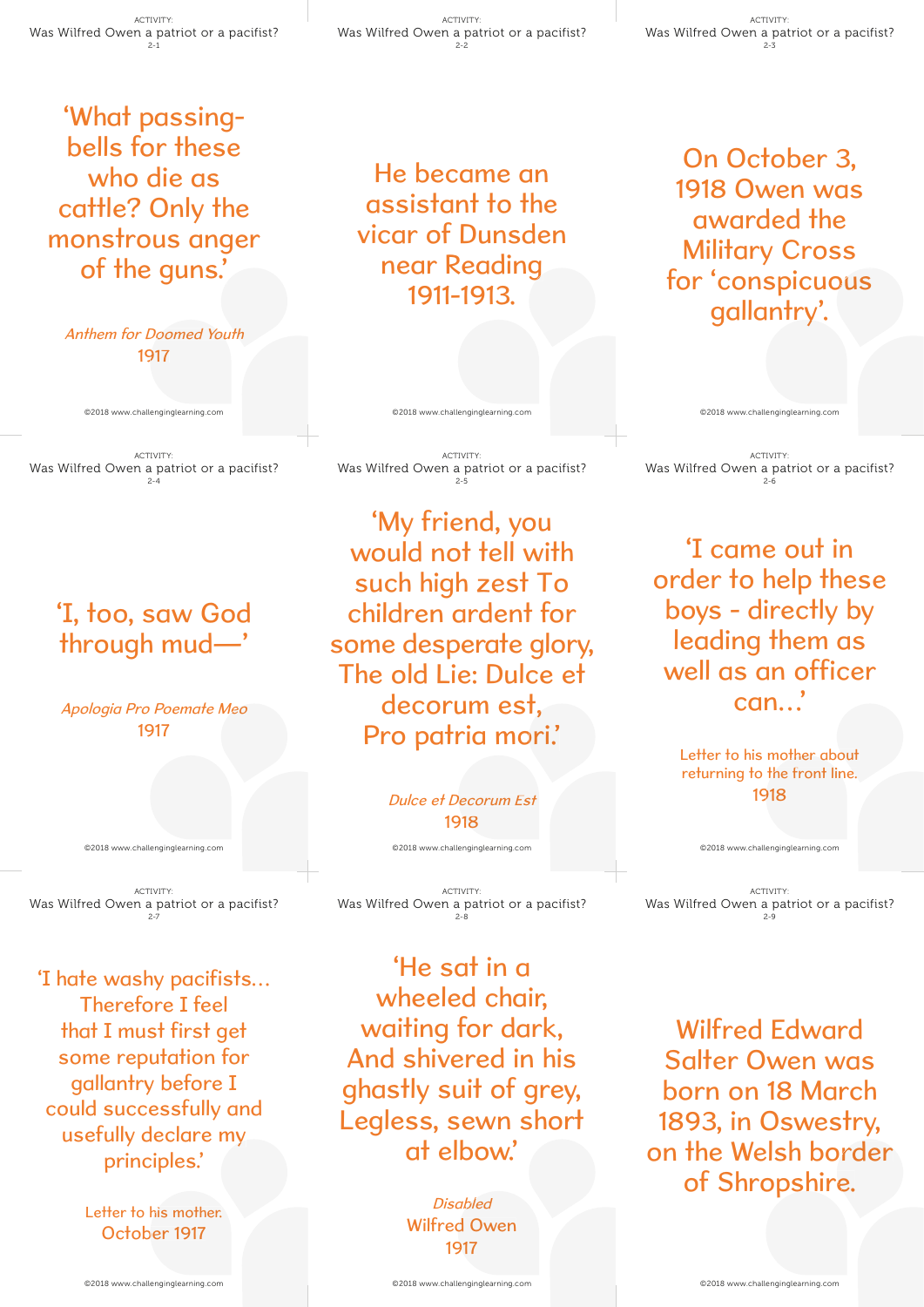'I am certain you could not be visited by a band of friends half so fine as surround us here.'

Letter to his mother, Susan Owen. 1918

©2018 www.challenginglearning.com ACTIVITY:

Was Wilfred Owen a patriot or a pacifist? 2-13

'War brought more glory to their eyes than blood…'

Apologia Pro Poemate Meo 1917

The Doctor<br>
ain you<br>
e visited<br>
f friends<br>
f friends<br>
ine as<br>
us here.'<br>
to go into actic<br>
I'm being sen<br>
to Craiglockha<br>
hospital in Scotla<br>
to Scale in Scotla<br>
to Craiglockha<br>
hospital in Scotla<br>
to Scotla<br>
to Scale in S suddenly was moved to forbid me to go into action. I'm being sent to Craiglockhart hospital in Scotland.'

ACTIVITY: Was Wilfred Owen a patriot or a pacifist? 2-11

Letter to his mother, Susan Owen. 1918

ACTIVITY: Was Wilfred Owen a patriot or a pacifist? 2-14

©2018 www.challenginglearning.com

ght more In November 1918<br>
neir eyes he was killed in<br>
ood...' action at the age<br>
of twenty-five, one<br>
week before the he was killed in action at the age of twenty-five, one week before the e Armistice Armistice.

ACTIVITY: Was Wilfred Owen a patriot or a pacifist? 2-12

our brains ache, in<br>
y was the merciless iced<br>
orbid metal east winds that<br>
action. This wearied we keep<br>
ockhart the might is silent...'<br>
Susan Owen. Exposure the merciless iced east winds that knive us… Wearied we keep awake because the night is silent …'

**Exposure** 1917

ACTIVITY: Was Wilfred Owen a patriot or a pacifist? 2-15

©2018 www.challenginglearning.com

'I am the enemy you killed, my friend. I knew you in this dark: for so you frowned Yesterday through me as you jabbed and killed.'

> Strange Meeting 1918

©2018 www.challenginglearning.com

ACTIVITY: Was Wilfred Owen a patriot or a pacifist? 2-18

'If you could hear, at every jolt, the blood Come gargling from the froth-corrupted lungs, Obscene as cancer…'

> Dulce et Decorum Est 1918

©2018 www.challenginglearning.com

ACTIVITY: Was Wilfred Owen a patriot or a pacifist? 2-16

'I know I shall be killed. But it's the only place I can make my protest from.'

> Letter to his brother. 1918

©2018 www.challenginglearning.com

ACTIVITY: Was Wilfred Owen a patriot or a pacifist? 2-17

Always they must<br>
see these things<br>
is the and hear them,<br>
I can<br>
rotest muscles, Carnage<br>
incomparable, and<br>
human squander...'<br>
human squander...' see these things and hear them, Batter of guns and shatter of flying muscles, Carnage incomparable, and human squander...'

#### Mental Cases 1918

©2018 www.challenginglearning.com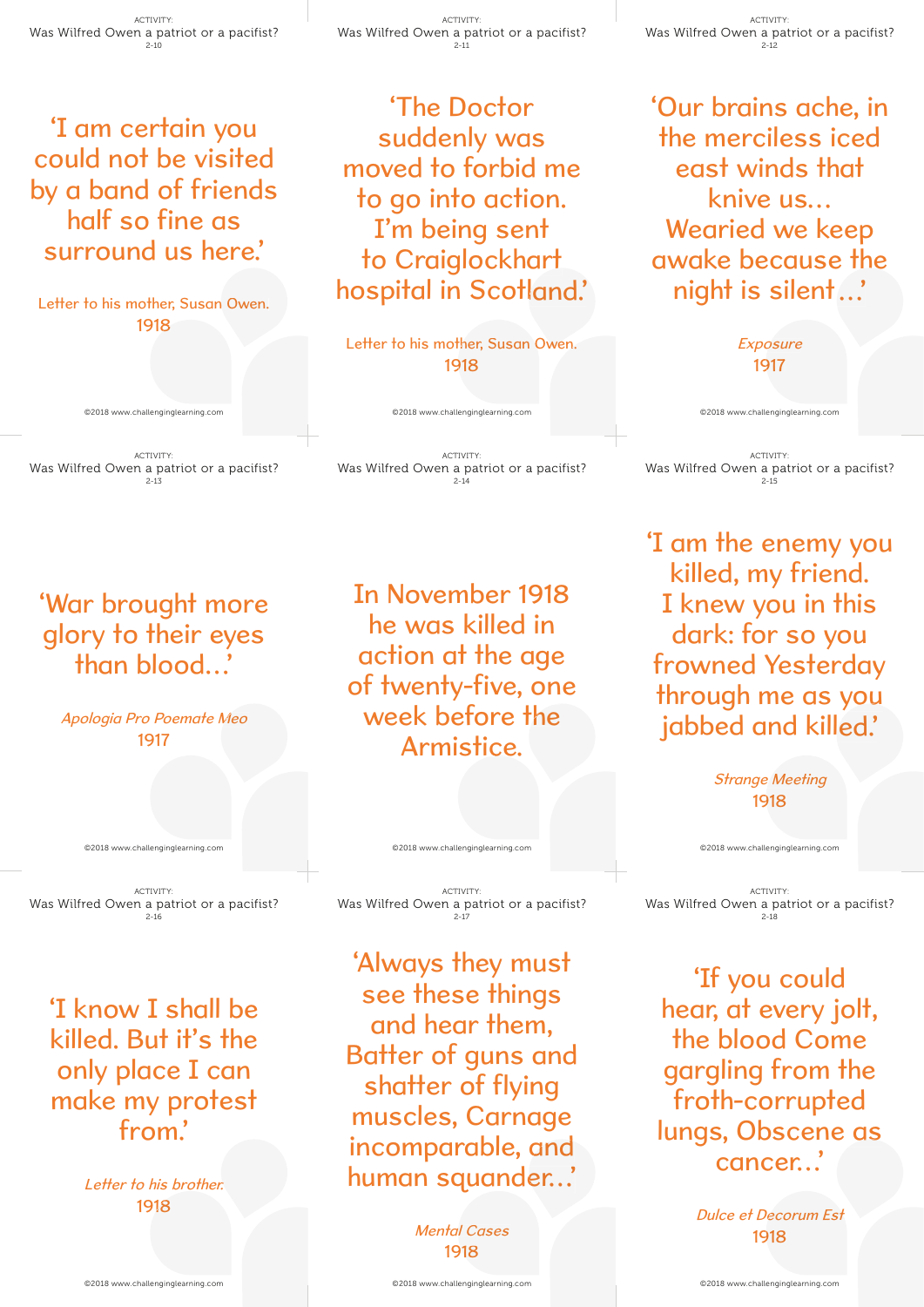'Sudden successive flights of bullets streak the silence. Less deadly than the air that shudders shudders black with snow…'

> **Exposure** 1917

ACTIVITY: Was Wilfred Owen a patriot or a pacifist? 2-22

©2018 www.challenginglearning.com

'We dredged him up, for killed, until he whined "O sir, my eyes - I'm blind - I'm blind, I'm blind!"'

> The Sentry 1917-1918

©2018 www.challenginglearning.com

ACTIVITY: Was Wilfred Owen a patriot or a pacifist? 2-25

'I scrambled out myself and felt an exhilaration in baffling the Machine Guns by quick bounds from cover to cover.'

> Letter to his mother. 1918

**ACTIVITY** Was Wilfred Owen a patriot or a pacifist? 2-20

'Father would sooner him dead than in disgrace, —

Was proud to see him going, aye, and glad.'

S.I.W. (self inflicted wound) 1917

©2018 www.challenginglearning.com

ACTIVITY: Was Wilfred Owen a patriot or a pacifist? 2-23

'I am more and more a Christian… Be bullied, be outraged, be killed: but do not kill.'

> Letter to his mother. 1917

ACTIVITY: Was Wilfred Owen a patriot or a pacifist? 2-26

©2018 www.challenginglearning.com

Felt<br>
felt<br>
tion<br>
the<br>
the That is why the<br>
true poet must be<br>
from<br>
ver.' today is warn. That is why the true poet must be truthful.'

Unfinished preface for his book of poetry. 1918

ACTIVITY: Was Wilfred Owen a patriot or a pacifist? 2-21

oner him dead<br>
in disgrace, as sand<br>
in disgrace, as sand<br>
From the best<br>
sand-bags after<br>
years of rain.<br>
glad.'<br>
s.I.W. (self inflicted wound)<br>
let is the same same of rain.'<br>
s.I.W. (self inflicted wound)<br>
1917 as sand From the best sand-bags after years of rain.'

S.I.W. (self inflicted wound) 1917

ACTIVITY: Was Wilfred Owen a patriot or a pacifist? 2-24

©2018 www.challenginglearning.com

'I lost all my earthly faculties, and I fought like an angel . . . I captured a German Machine Gun and scores of and scores<br>prisoners.'

> Letter to his mother. 1918

> ©2018 www.challenginglearning.com

ACTIVITY: Was Wilfred Owen a patriot or a pacifist? 2-27

can do<br>
warn. din, I say, we heard<br>
him shout<br>
him shout<br>
al.' But ours had long<br>
died out.'<br>
cide out.' din, I say, we heard him shout "I see your lights!" But ours had long died out.'

> The Sentry 1917-1918

©2018 www.challenginglearning.com